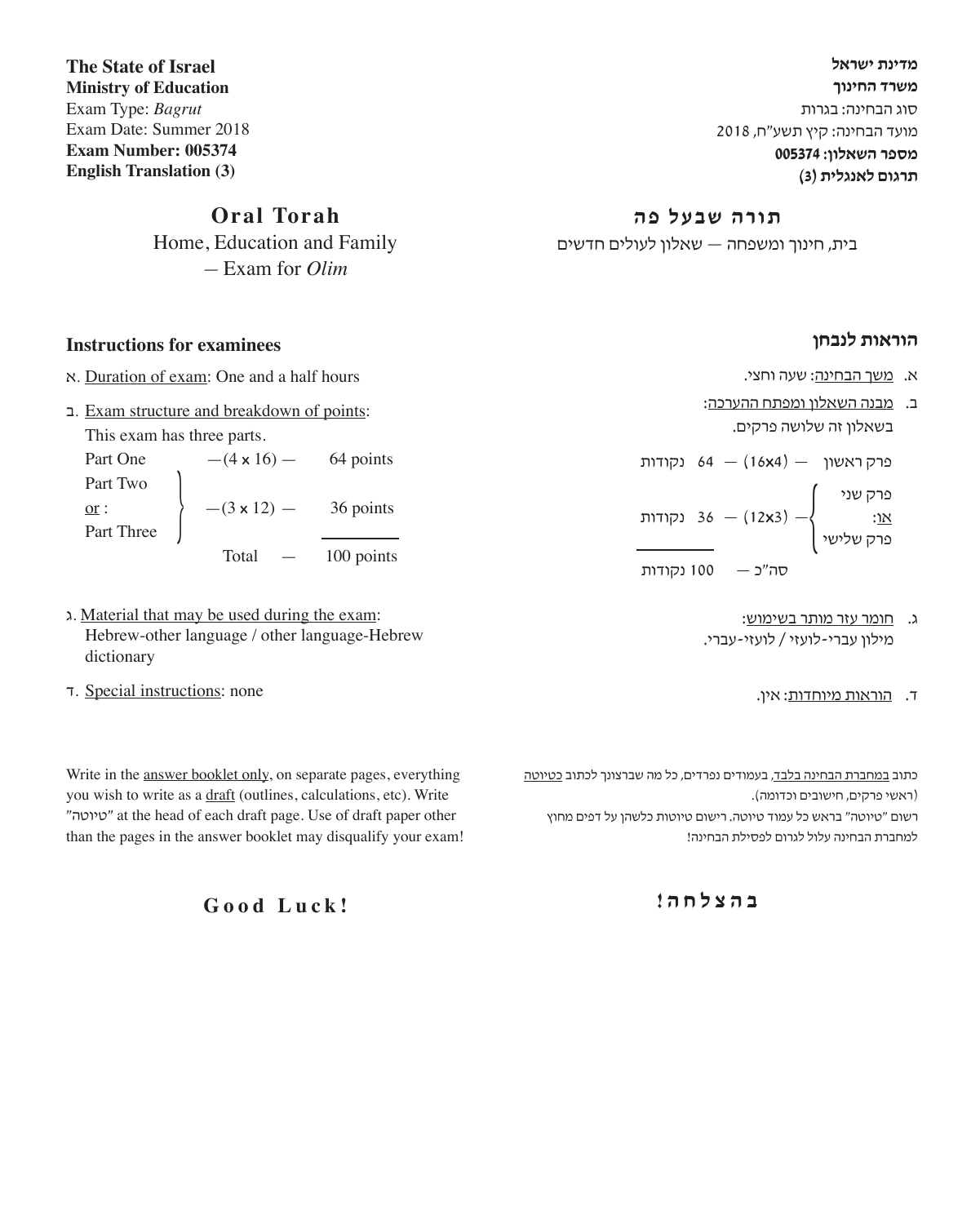# **Questions** Part One (64 points)

Answer <u>four</u> of the questions  $1-5$  (each question  $-16$  points).

- **1.** Human Inclinations and Creation [ויצירה יצר[
	- "ואהבת את ה' א-להיך בכל לבבך" )דברים, ו', ה'( **.א** According to the Sages, a person serves G-d with his good inclination [יצר הטוב], as well as his evil inclination [יצר הרע]. Explain how a person serves G-d with his evil inclination. (4 points)
	- "ולא תתוּ רו אחרי לבבכם ואחרי עיניכם אשר אתם זֹנים אחריהם" )במדבר, ט"ו, ל"ט( **(1) .ב** Why is it forbidden to look at immodest sights?
		- **(2)** Why is it forbidden for boys and girls to dance together, even if they do not touch one another? Give two reasons.
		- (12 points)
- **2.** When Should a Person Get Married [להינשא מתי?[
	- "מי האיש אשר בנה בית חדש ולא חנכו...ֹ ומי האיש אשר נטע כרם ולא חִ ללו... ומי האיש אשר אֵ רַ שׂ **)1( .א**

(אִ לְקְחָהָ... " (דברים, כ', ה'-ז')

The Sages learned from these verses that a person must secure a livelihood before getting married.

Explain how this is learned from these verses.

- **(2)** Explain the purpose of securing a livelihood before getting married.
- (10 points)
- **ב.** Nowadays, many people get married before securing a livelihood. What is the explanation for this? (6 points)
- **3.** *Kiddushin* and *Nissuin* [ונישואין קידושין[
	- **א.** (1) What are *Irusin* ["אירוסין"] nowadays? Explain why a man and woman are forbidden to each other during the period of their *Irusin*.
		- **(2)** At the *huppah*, bridegroom is allowed to recite the blessing for *Irusin*, but in most Jewish communities it is customary for the rabbi to say this blessing. Give <u>one</u> reason for this practice.

(10 points)

**ב.** Why is it customary to use a ring to consecrate a woman in marriage [אישה לקדש ?[ Give two explanations for this practice.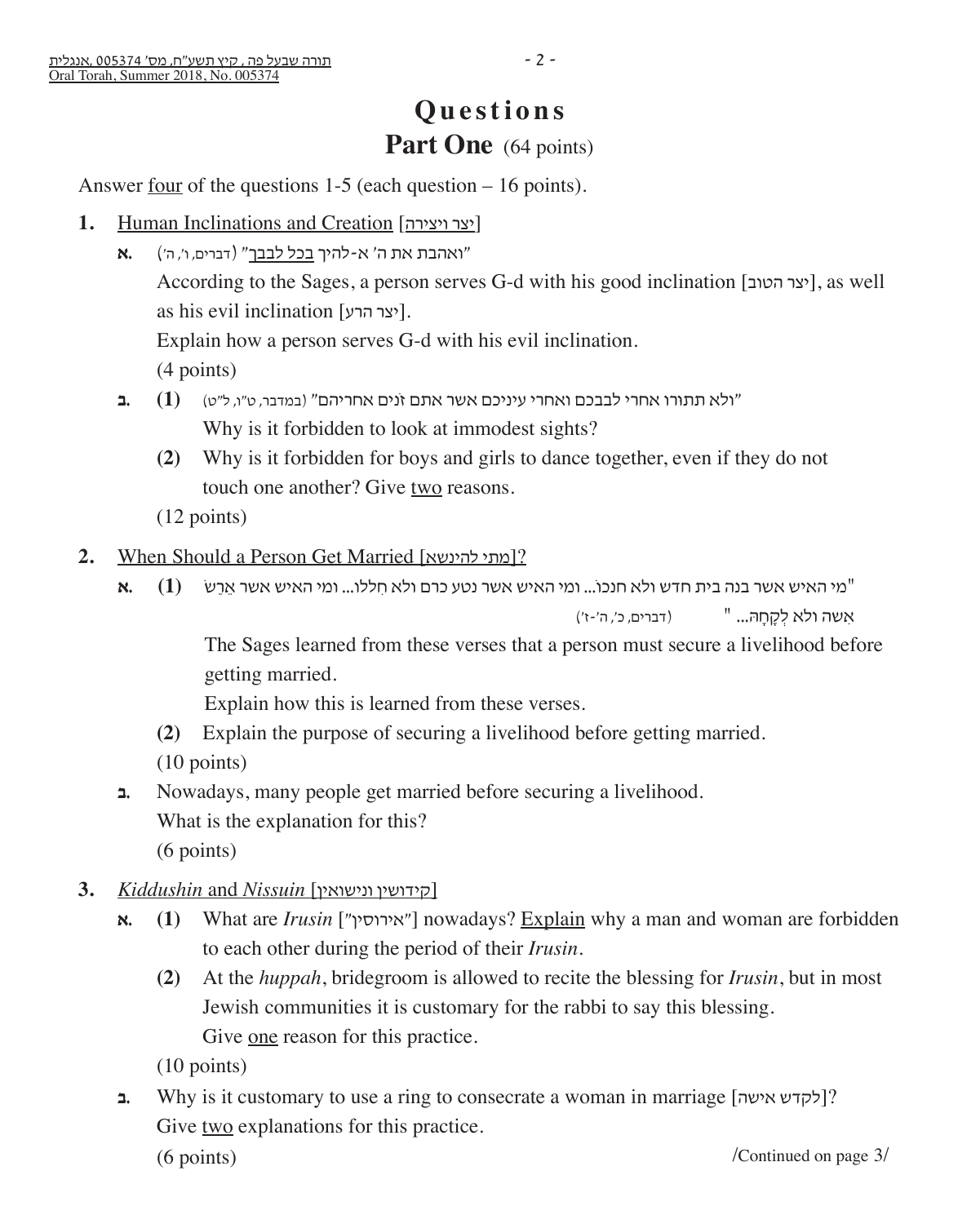- 4. Obligations between a Man and Wife [מחויבויות שבין איש לאשתו
	- **א.** According to the Torah, a man has three duties towards his wife: "נתהֹוע כסותה ,שארה". Explain these duties in your own words. (8 points)
	- "ואלו מלאכות שהאישה עושה לבעלה..." )כתובות, פרק ה', משנה ה'( **(1) .ב** List two of these tasks.
		- **(2)** Nowadays, a change has occurred in the tasks that a woman performs for her husband. Explain one reason for this change.

(8 points)

- **5.** Duties in the Parent-Child Relationship [וילדים הורים ביחסי חובות[
	- "רבי יהודה אומר: כל שאינו מלמד את בנו אומנות... כאילו מלמדו ליסטות )גנֵ בה(" )קידושין, ל, ע"ב( **(1) .א** Explain why a father who does not teach his son a trade is considered, as it were, to be "teaching him to be a thief" ["כאילו מלמדו ליסטות"].
		- **(2)** Based on the writings of Rav Elimelech Bar Shaul, explain until when a father is obligated to teach his son a trade nowadays.

(8 points)

**ב.) 1 (**Rav Haim David Halevi wrote:

עיקר חינוך הבנים <u>אינו</u> בדברים בלבד או בזה שירכוש להם לולב, טלית ותפילין".

If so, what in his opinion is the primary component of education?

 **(2)** Parents are obligated to educate their children to observe the *mitzvot* until the children reach a certain age. What age is this?

(8 points)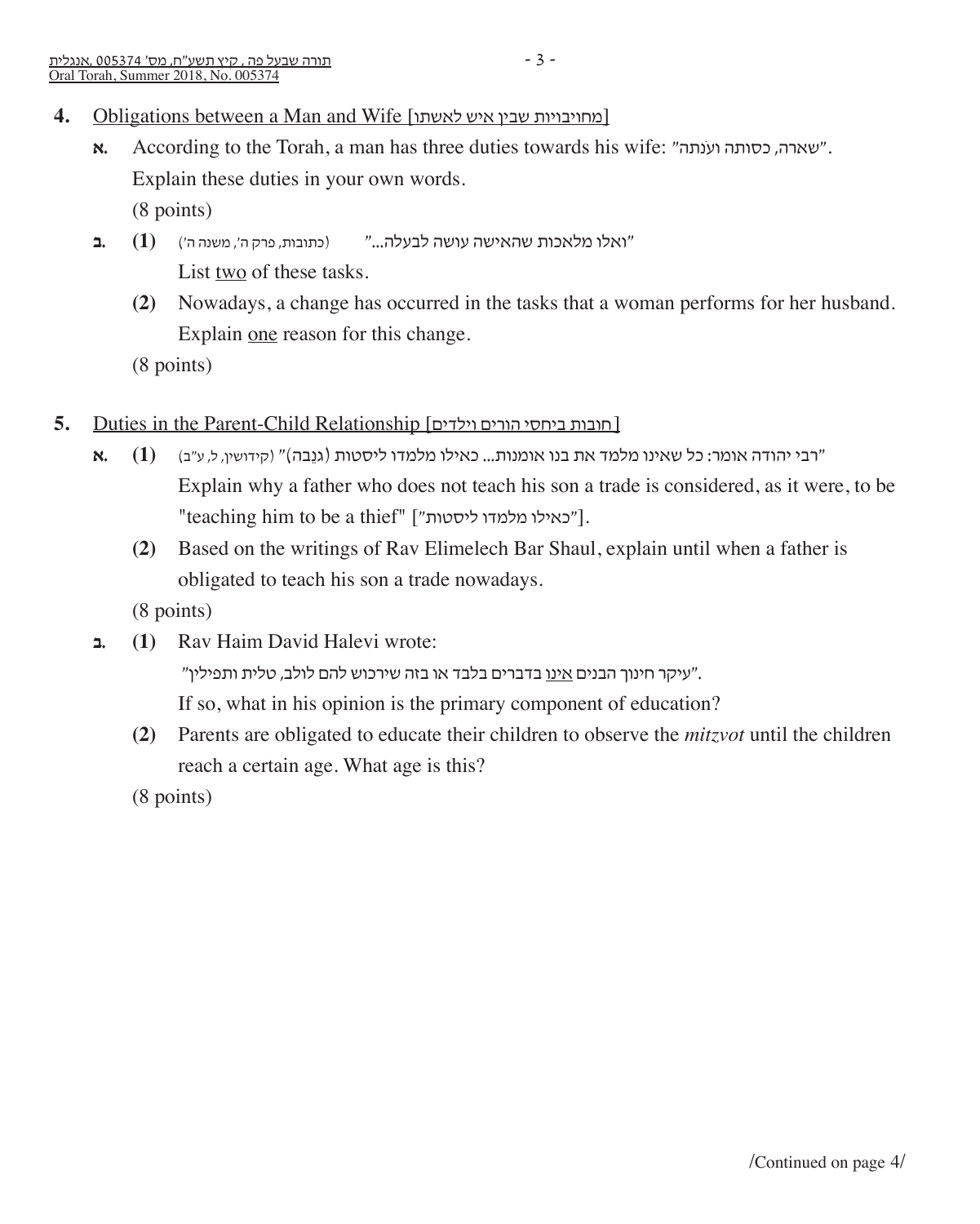#### Answer questions in either Part Two or Part Three, according to the material you studied.

# Part Two (36 points)

If you studied **Chapters 1-11 of the booklet**, answer three of the questions 6-9

(each question – 12 points).

- [מצוות עונה] *Onah* **6.**
	- **א.) 1 (**What is the commandment of *onah*?
		- **(2)** Give one aim of the commandment of *onah*.
		- (6 points)
	- **ב** The physical relationship between a man and a woman is euphemistically [בלשון נקייה] called "marital relations" ["חיי אישות"] rather than "sexual relations" ["יחסי מין"). Explain the difference between these two expressions. (6 points)
- **7.** *Tumah* and *Taharah* [וטהרה טומאה[
	- **א.** During the period of the Talmud, Jewish women adopted the practice that a woman who is *niddah* should behave like a woman who is *zavah* and count seven 'clean' days until *taharah*.
		- **(1)** Why did Jewish women adopt this practice?
		- **(2)** Explain what the "נקיים שבעה "are.
		- (8 points)
	- **ב.** Give <u>one</u> explanation [כעם] for a woman's obligation to immerse herself in a ritual bath [מקווה]. (4 points)
- **8.** Divorce and *Yibum* [וייבום גירושין[
	- **א.** List two situations in which we obligate a man to give his wife a *get* [bill of divorce]. (6 points)
	- **ב.** Explain what the commandment of *yibum* is. (6 points)
- **9.** Short Questions

Briefly answer three of the items  $\alpha$  to  $\tau$  (each item – 4 points).

- **א.** The Sages learned from the verse "יאהבת לרעך כמוך" that a man must see his wife before marrying her. Explain why a man must see his wife before he marries her.
- **ב.** What is a *huppah?* Give two explanations.
- **ג.** Explain the term "פסולי חיתון", and give one example of "מסולי חיתון".
- **7.** List two conditions that are necessary for immersion in a kosher ritual bath to be valid [כשר].